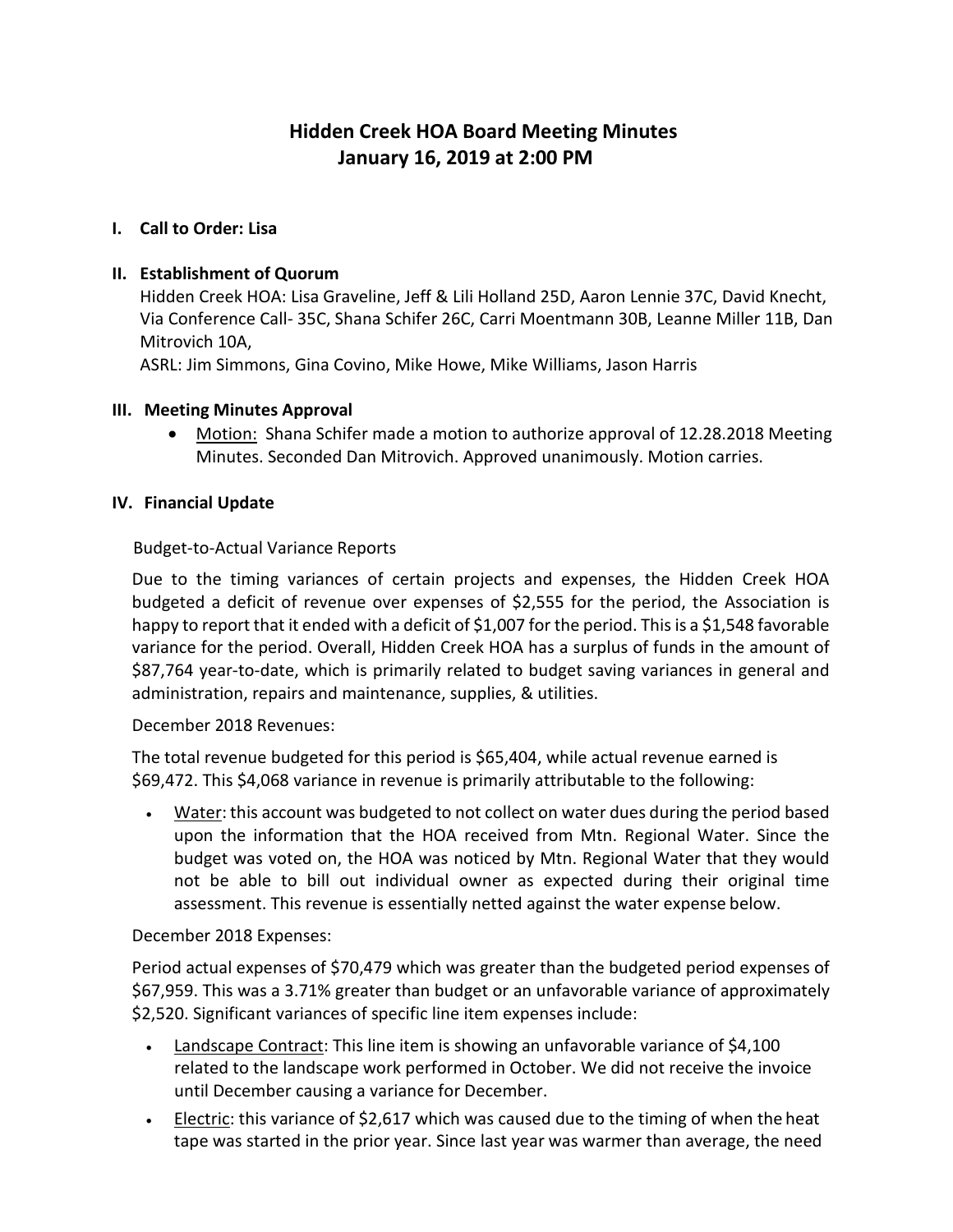to turn on the heat tape was later in the year. Discussion of Delinquent Association Owners as of December 31, 2018

• After review of this report, there are two past due accounts totaling \$1,348. Both owners have been sent past due emails. A follow phone call in January 2019 willtake place in efforts to collect past due amounts.

Capital Reserve Budget vs. Actuals for the Period Ended December 31, 2018:

- Unanticipated capital expenses**:** There was no unanticipated capital projects during the period.
- Planned capital expenses: There was one project completed during the period. Payments on the French drain were completed during the period totaling \$22,000.

Comcast Bulk Account:

- Internet & Cable: current HOA dues for this service was adjusted to match current bulk account expense.
- Option with Comcast service, new X1 Xfinity platform, it would go up from \$47 to \$50 per unit. Jim Simmons will be sharing a new agreement with specific service details shortly.

# **V. Maintenance Updates**

Status:

- 1. New Maintenance Manager & Technician
	- Mike Williams, Maintenance Manager and Francisco Lucero, Maintenance Supervisor for Hidden Creek
- 2. Dumpster Enclosures
	- Ambush wheels ordered
	- Willow posts are being screwed into ground
	- New swivel wheel ordered for Cedar Lane
	- Aspen drive needs to be approved
	- MGM Welding has a 2-year warranty for quality of work
- 3. Recycling Map signs adhered to all dumpsters
	- Sticker is peeling, but if placed on a different area, it would adhere better.
- 4. Building 9, 25 & 26 Roof Damage: Ice dams
	- Reported roofs with leaks, snow and ice will be shoveled off.
	- Needs to have better insulation over living spaces, so there isn't premature melting.
	- Mike Williams will look at the attics to inspect what attics are insulated and with what material.
	- Jason Harris will email Board all the units who currently have ice dams. He currently found 11 Townhomes with ice dams.
- 5. Community Hot Tub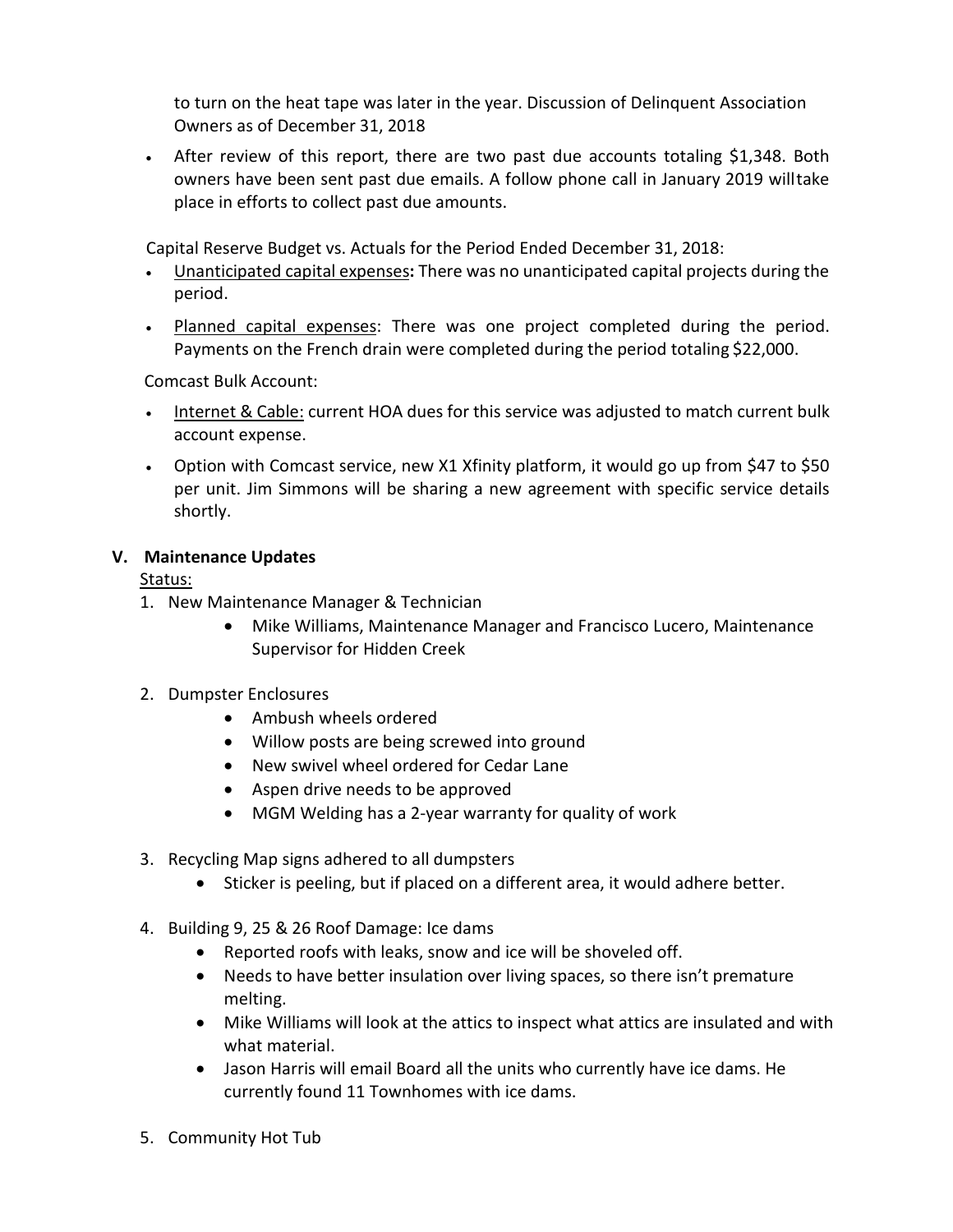- Needs to be remodeled. Jason Harris will receive proposal from Johanson's and other vendors to resurface/plaster and tile. Estimated price would be \$3.5-4k
- 6. Sauna Heating System
	- Needs new equipment, looking for a new heating system and replacing the cedar.
	- Jason Harris is looking into bids to be provided next board meeting.
- 7. Pond Sign Replacement Ordered and will arrive on Friday
- 8. Decking: Landing/Stringers & Treads
	- Previous 4 Landings
	- Future Repairs
	- Receiving proposal bids from ANAB & Ash & Dust
	- Mike Williams will ask for a bid from Pacific Siding
- 9. Building Unit Number & Letter Options-
	- Lowest bid was \$9.80 per letter & number
	- Still getting other options/prices
	- When ordering, make sure there is extra, at least 5 ready and available on hand
- 10. Lighting for the Hidden Creek Rock Sign will be fixed for \$715.60. Work will begin when ground isn't frozen.

# To Be Discussed:

- 1. LED Light Replacement in Georgetown, Cedar Lane and Pool area
	- Bulbs ordered tomorrow and will be replaced by next Friday. Problem is the light bulbs burn out do to circuit breakers and age of property.
- 2. GTC Walk Through for alternative solutions to critical spots that have no lights.
	- GTC is scheduling appointment today to meet with Lisa Graveline.
	- A design style/fixture was approved, but the funds were not available. 8.16.2018, \$450,000 estimate from GTC.
	- Wattsmart/Rocky Mt. Power is an option, HOA is eligible. Mike Williams will look further into this and get back to the board next meeting.
- 3. Parking Sign Verbiage (Entrance signs & revisit visitor parking)
	- 4 entrance signs work with Gina to create.
	- TBD visitor parking area/signs and permits
	- Monitor legal parking and parking permits during the day when resort is open from 8-5pm.
- 4. Replace retaining wall along Cedar Lane in conjunction with Mt. Regional laying water pipes
	- 3 bids will be provided to board for retaining wall by Spring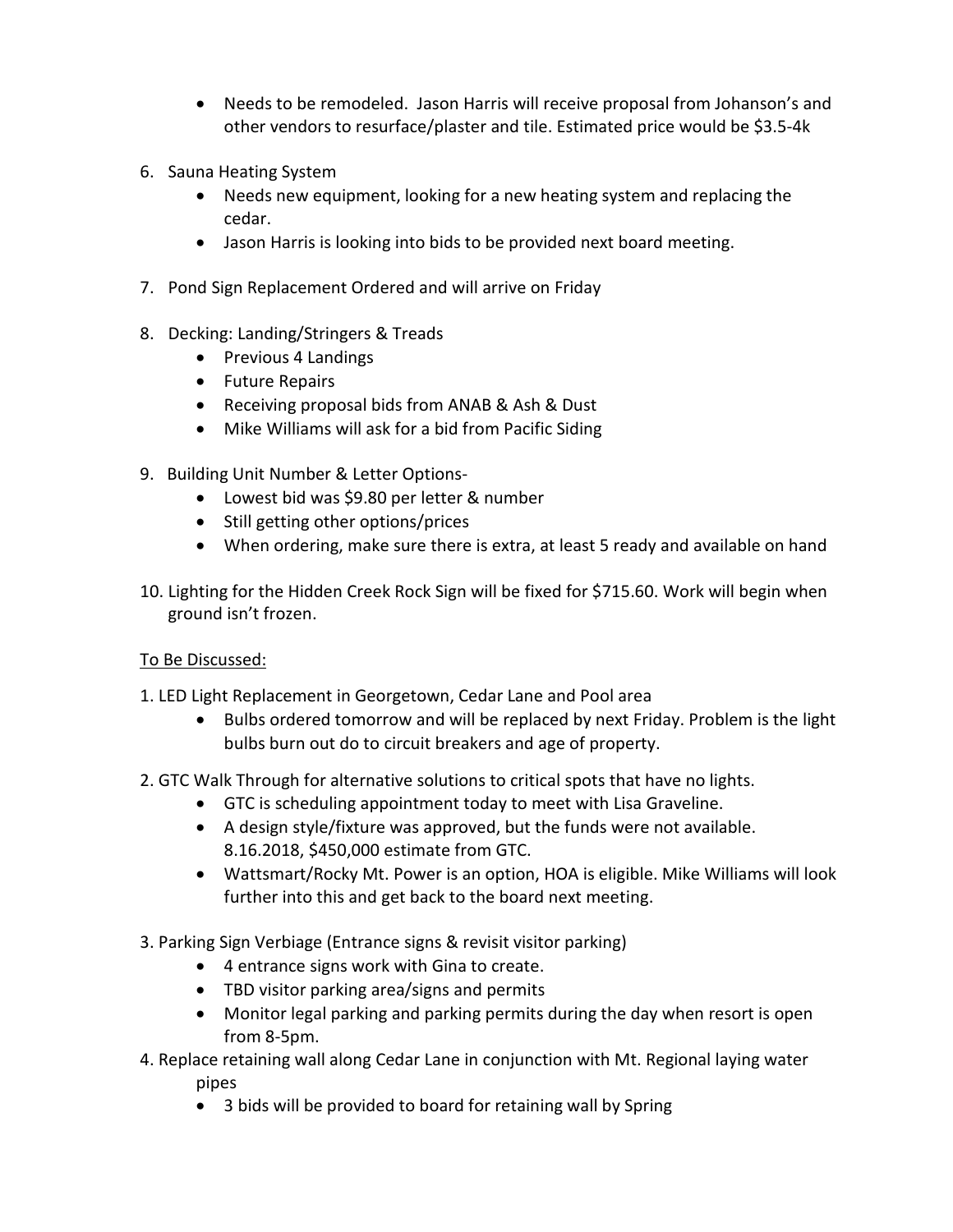- 5. Silt trap needs to be cleaned when pond thaws; talk to Bob Thompson to get feedback when it will be cleaned. Part of the filtration system. Action item to have it cleaned in Spring.
- 6. Bulk Special Assessment: Community Lighting, Outdoor Unit Light Fixture, Decking: landing/stringers & treads Garage doors, Building Numbers & Letters, Xeriscape/additional trees, Concrete and Roofs, Clubhouse (sauna, hot tub)

# **VI. Governance**

- 1. Hot Tub Standards & (Liability Waiver) Installment Agreement
	- Motion: Dan Mitrovich made a motion to approve hot tub standards and installment agreement. Seconded by Shana Schifer. Approved unanimously motion carries.
- 2. TCFC Agreements
	- Scott Morrison wants to walk the proposed valve station and Cedar Lane on Sunday 2:15pm, 1.27.2019
- 3. Appraiser Proposal
	- Feasibility to review all the interior property, Melyssa Davidson can move forward to change the value of ownership, super majority. Haven't found a specific group to measure… \$80 per unit Dan found.
- 4. Report of Mountain Regional Water Valve Station
	- Scott Morrison wants to walk the proposed Vail station and Cedar Lane on Sunday, 1.27.2019 at 2:15 pm.
- 5. Towing Protocol-
	- Proposal 1: patrolled by ASRL
	- Proposal 2: patrolled by P.C Towing
	- In motion, Proposal 1: Francisco will patrol vehicles throughout the day, minimum of 2 times per day, from 8am- 5pm.  $1<sup>st</sup>$  violation will be a warning sticker placed on the cars window.
	- ASRL will report to the board parking violations given.
	- ASRL providing weekend parking patrol can be an option.
- 6. Altitude Snow Removal
	- Altitude will salt the roads when requested for an additional \$65 and \$.16 per pound of salt.
	- Altitude will drive through and assess if roads need to be salted. He then calls Mike Williams/Jim Simmons to receive authorized approval.
- 7. Community Vision Committee-Members are: Lili Holland, Rich Gleason, David Knecht, Carri Moentmann and Deb Lovci Russell.
	- Will provide recommendations/ideas to the Board on capital improvements